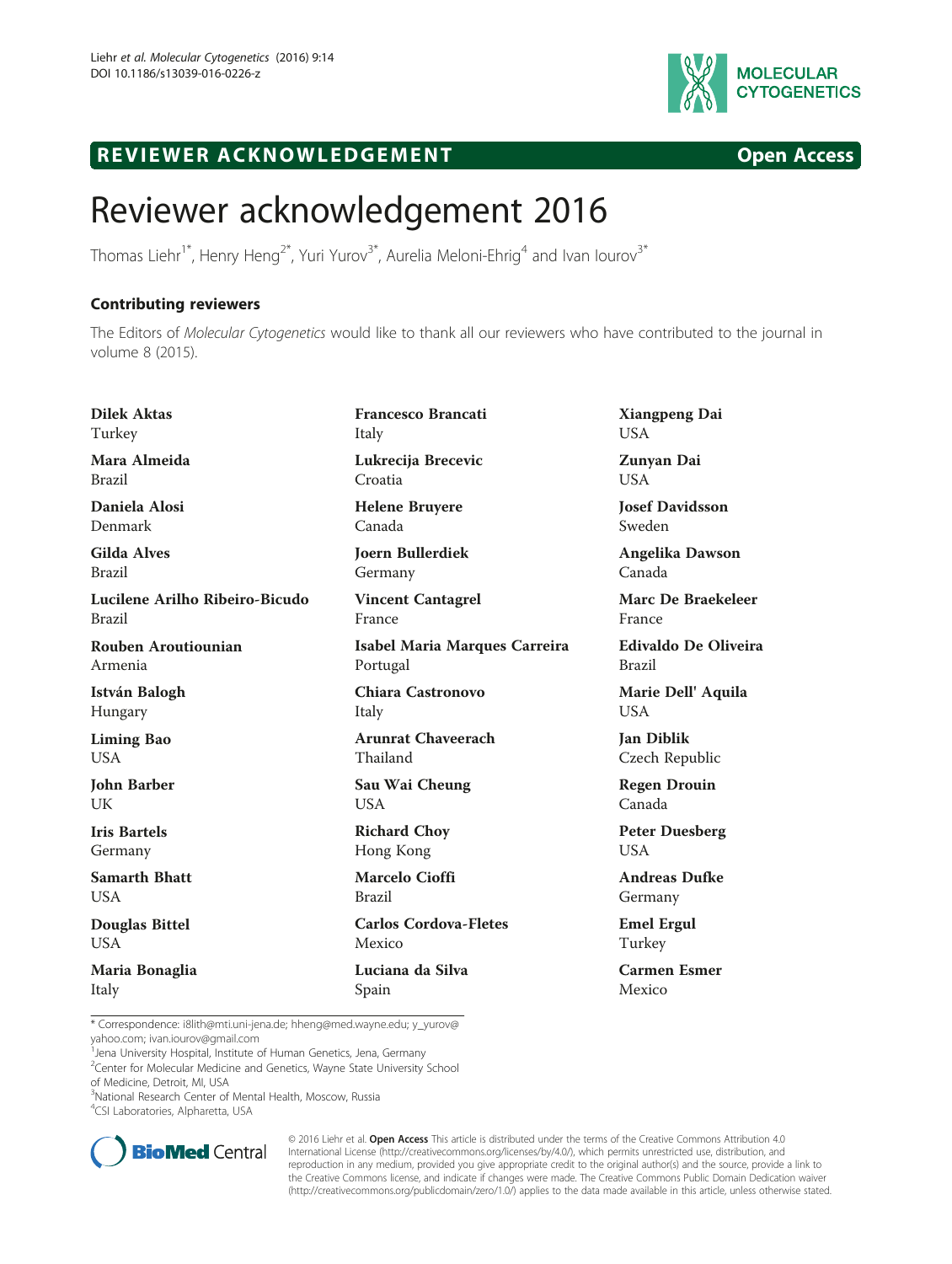Raffaele Falsaperla Italy

Fangpu Fan China

Amanda Figueiredo Brazil

Christopher Franklin UK

Catherine French United States

Radmila Frydrychova Czech Republic

Helen Fryssira Greece

M Fukami Japan

Ioannis Georgiou Greece

Ad Geurts Van Kessel Netherlands

Alexander Graphodatsky Russia

Francesca Grati Italy

Renzo Guerrini Italy

Roberta Guilherme Brazil

Oskar Haas Austria

Claudia Haferlach Germany

Ahmed Hamid Denmark

Karen Harrison Canada

Nyla Heerema USA

Walter Hittelman **USA** 

Ron Hochstenbach Netherlands

Jennelle Hodge USA

Steven Horne **USA** 

Andreas Houben Germany

Galina Hovhannisyan Armenia

Maj Hulten UK

Colleen Jackson-Cook USA

X Ji China

John Kamholz **USA** 

Benjamin Kamien Australia

Elena Kirillova Russia

Genevieve Konopka United States

Nadezda Kosyakova Germany

Dieter Kotzot Austria

Victor Kravetz Russia

Michał Książkiewicz Poland

Anver Kuliev **USA** 

Ingo Kurth Germany

Kwok-Yin Leung Hong Kong

Peining Li USA

Shibo Li USA

Thomas Liehr Germany

Nestor L Lopez Corrales Germany

Isabel López-Expósito Spain

Caroline Mackie Ogilvie I IK

Emmanouil Manolakos Greece

Marina Manvelyan Armenia

Ludmila Matyakhina USA

Cristina Mecucci Italy

Aurelia Meloni-Ehrig USA

Martina Merkas Croatia

Patricia Miron USA

Hasmik Mkrtchyan Armenia

Amal Mahmoud Mohamed Egypt

Wagner Molina Brazil

Elisabeth Nacheva **I** IK

Rizwan Naeem **USA** 

Indrajit Nanda Germany

Hiroyuki Nawa Japan

Juergen Neesen Austria

Heike Nelle Germany

Beata Nowakowska Belgium

Moneeb Othman Germany

Hong Pan China

Davide Pareyson Italy

Francesco Pasquali Italy